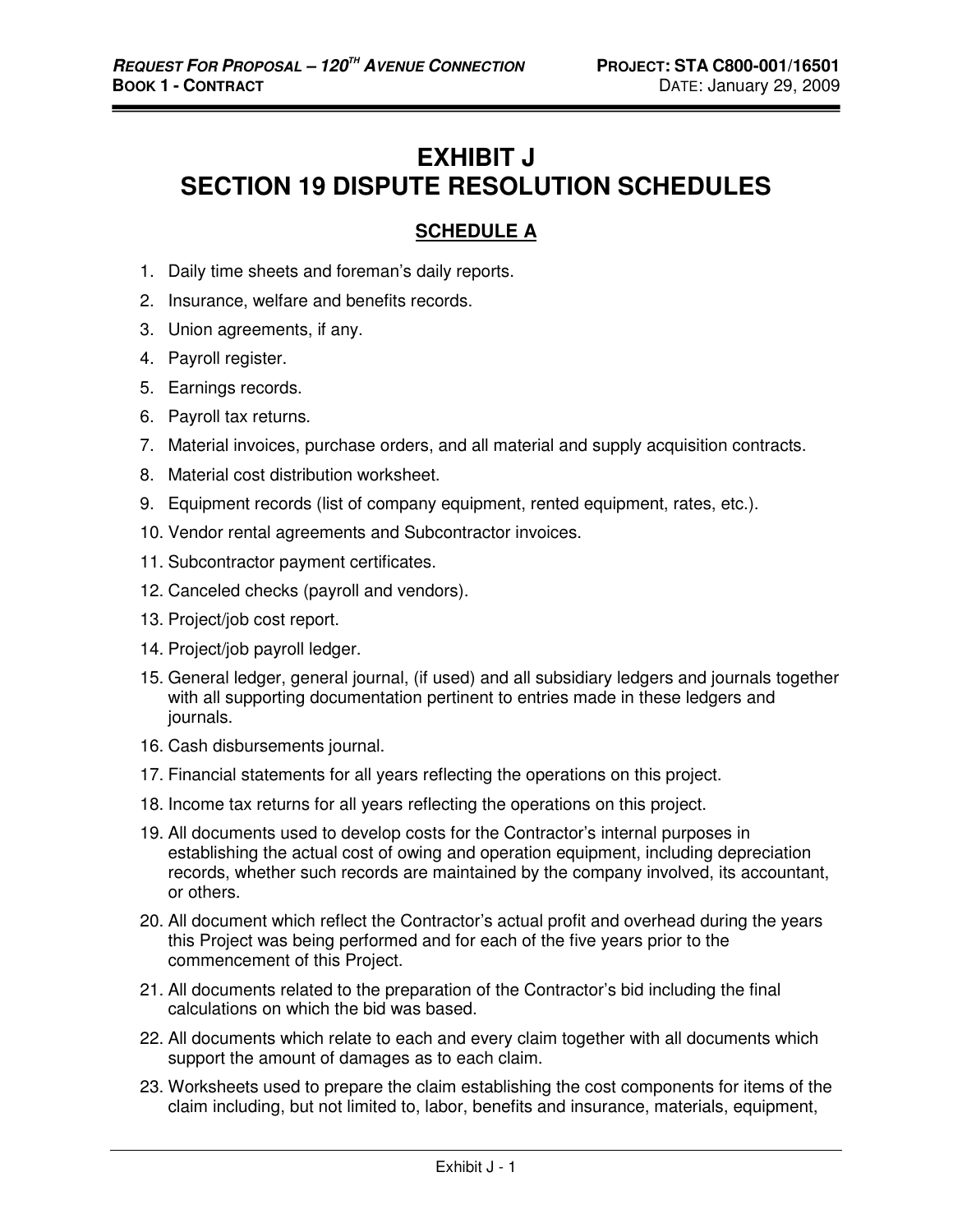subcontractors, and all documents which establish the time periods, individuals involved, the hours and the rates for individuals.

- 24. The schedule of completed projects and profitability submitted to the bonding company.
- 25. Any other information or documents that may be relevant to the claim.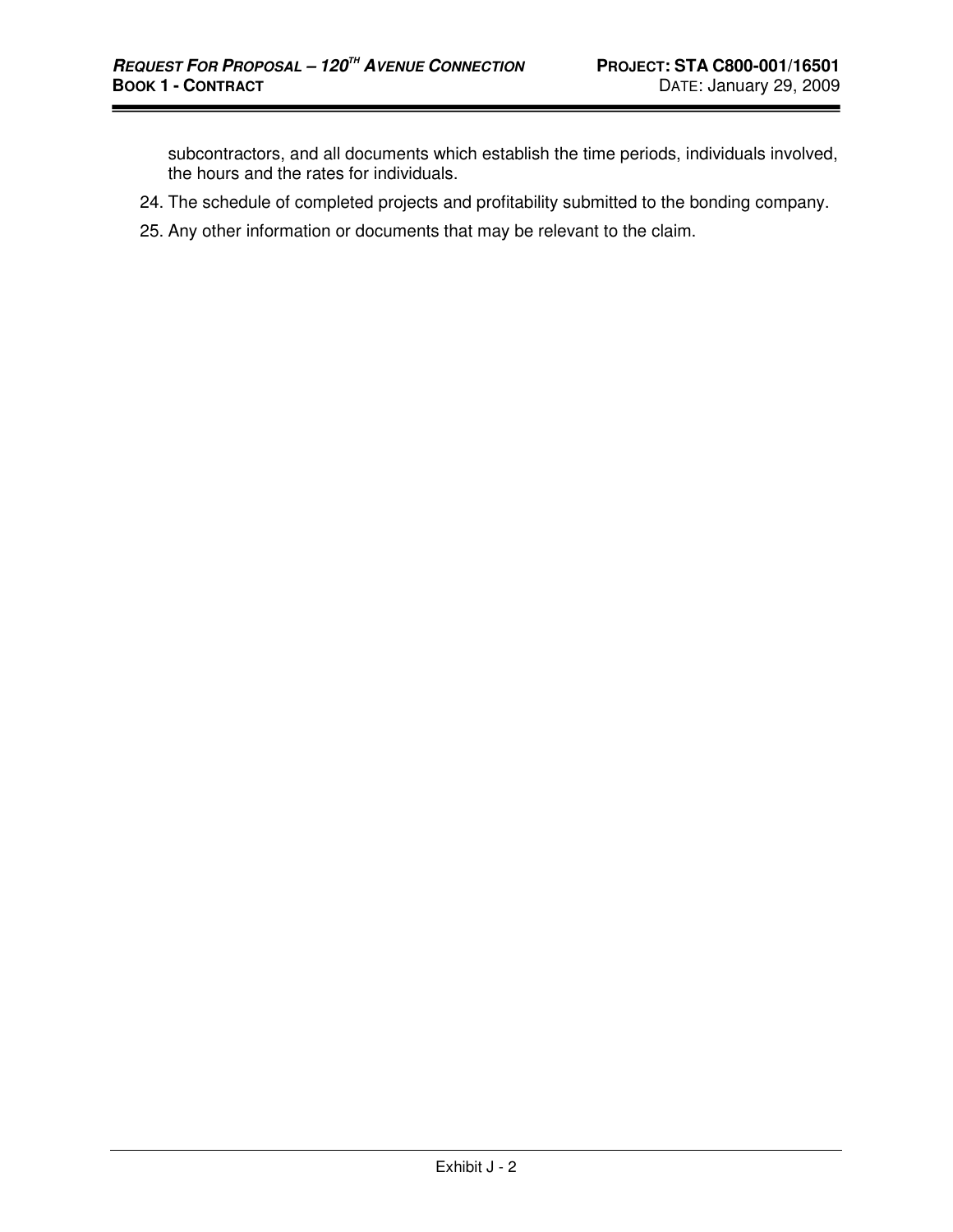## **SCHEDULE B**

1. A claim certification in the following form by the owner if the Contractor is a sole proprietorship, a general partner if the Contractor is a partnership, an authorized agent if the Contractor is a limited liability company or joint venture, or an authorized officer or member of the board if the Contractor is a corporation:

#### **CONTRACTOR'S CLAIM CERTIFICATION**

|                                   | Under penalty of law for perjury or falsification, the undersigned,                                                                                                     | (name) |
|-----------------------------------|-------------------------------------------------------------------------------------------------------------------------------------------------------------------------|--------|
| (title)                           | (company)                                                                                                                                                               | hereby |
| certifies that the claim of \$    | for extra compensation and                                                                                                                                              | Davs   |
| the contract between the parties. | additional time, made herein for work on this contract is a true statement of the<br>actual costs and time incurred, and is fully documented herein and supported under |        |

This claim package contains all documents which support the claims made herein and I understand that I am prohibited from amending either the basses of entitlement or the amount of any compensation or time as stated in this claim.

This Affidavit is made upon the personal knowledge of the Affiant, and is authorized by Claimant to be made on behalf of the Claimant.

| Dated                                          | /s/    |
|------------------------------------------------|--------|
| Subscribed and sworn before me this __________ | day of |
| NOTARY PUBLIC<br>My Commission Expires:        |        |

- 2. The date on which facts were discovered which gave rise to the claim along with a copy of the written notice of dispute and all monthly supplements.
- 3. A detailed factual description of the claim, providing all necessary dates, locations, and items of work affected by the claim.
- 4. A detailed statement of the legal basis for the claim, including the specific provisions of the contract which support the claim and a statement of the reasons why such provisions support the claim or a statement of what provisions of the contract were breached, or other basis in law outside the contract.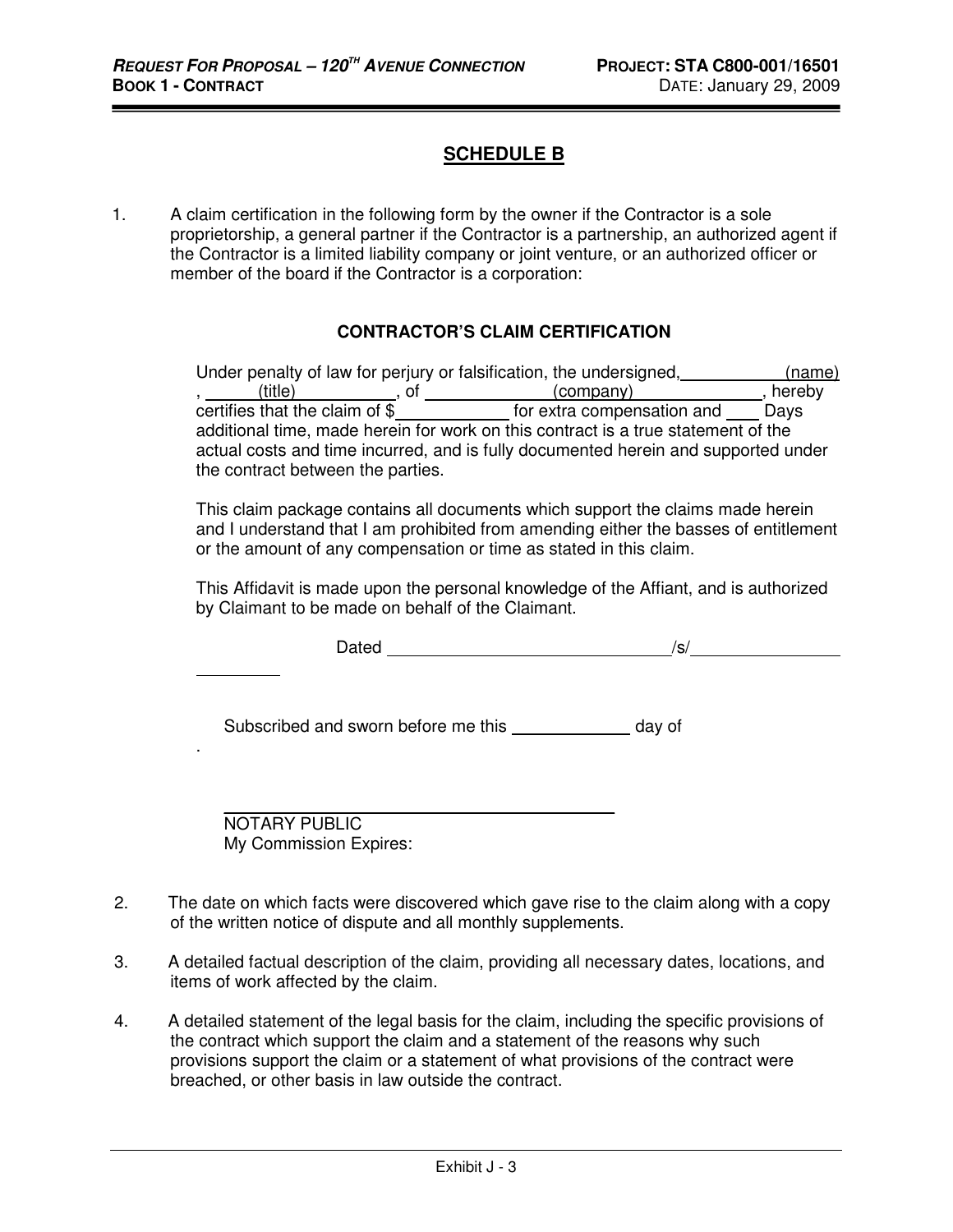- 5. If the claim relates to a decision of the CDOT Project Manager which the Contract leaves to the CDOT Project Manager's discretion, the Contractor shall set out in detail all facts supporting its position relating to the decision of the CDOT Project Manager.
- 6. The name, title, activity, address, and telephone number of all known individuals who may be knowledgeable about facts giving rise to such claim. To the extent possible, the contractor shall provide a synopsis of the testimony of such individuals.
- 7. The identification of any documents and the substance of any oral communications that support the claim.
- 8. Copies of all known documents that support the claim.
- 9. A specific request for additional compensation or time, or other change to provisions of the contract.
- 10. If the claim is for delay, the documents required by subsection 108.07(d), an as-built chart, and a CPM scheme depicting in graphic form how the operations were adversely affected.
- 11. If additional compensation is sought, the exact amount sought and a breakdown of that amount as follows:
	- a. documented additional job site labor expenses;
	- b. documented additional cost of materials and supplies;
	- c. a list of additional equipment costs claimed, including each piece of equipment and the rental rate claimed for each; and,
	- d. any other additional direct costs or damages and the documents in support thereof.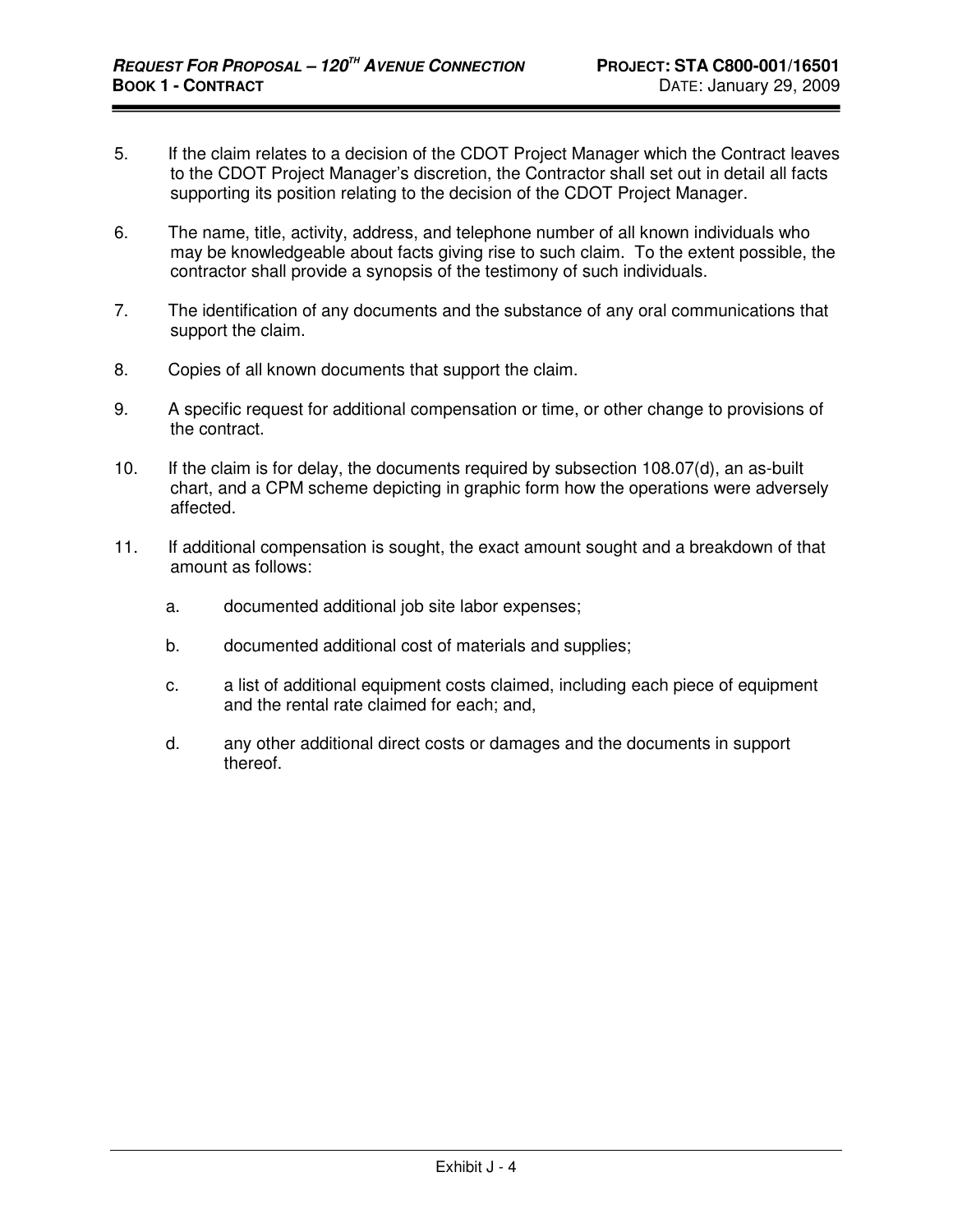## **SCHEDULE C**

#### **LIMITATIONS ON LIABILITY**

- A. The following categories represent the only costs that are recoverable by the Contractor. All other costs or categories of costs not expressly identified are not recoverable:
	- 1. Actual wages and benefits, including FICA, paid for additional non-salaried labor.
	- 2. Costs for additional bond, insurance and tax.
	- 3. Increased costs for materials.
	- 4. Equipment costs calculated in accordance with subsection 109.04(c) for Contractor owned equipment and based on invoice costs for rented equipment.
	- 5. Costs of extended job site overhead as follows:
		- a. General field supervision labor costs.
		- b. Field office facilities and related supplies.
		- c. Maintenance of field operations such as telephone, electric, water and other similar expenses.
	- 6. Subcontractor's claims.
- B. An additional 10 percent will be added to the total of items 1-6 as compensation for items for which no specific allowance is provided, including profit and home office overhead.
- C. CDOT will have no liability for the following items of damages or expense in excess of that provided in Subsection A under any circumstances:
	- 1. Profit or loss of profit.
	- 2. Additional cost of labor inefficiencies.
	- 3. Home office overhead.
	- 4. Consequential damages, including but not limited to loss of bonding capacity, loss of bidding opportunities, loss of credit standing, costs of financing, interest paid, loss of other work, and insolvency.
	- 5. Indirect costs or expenses of any nature.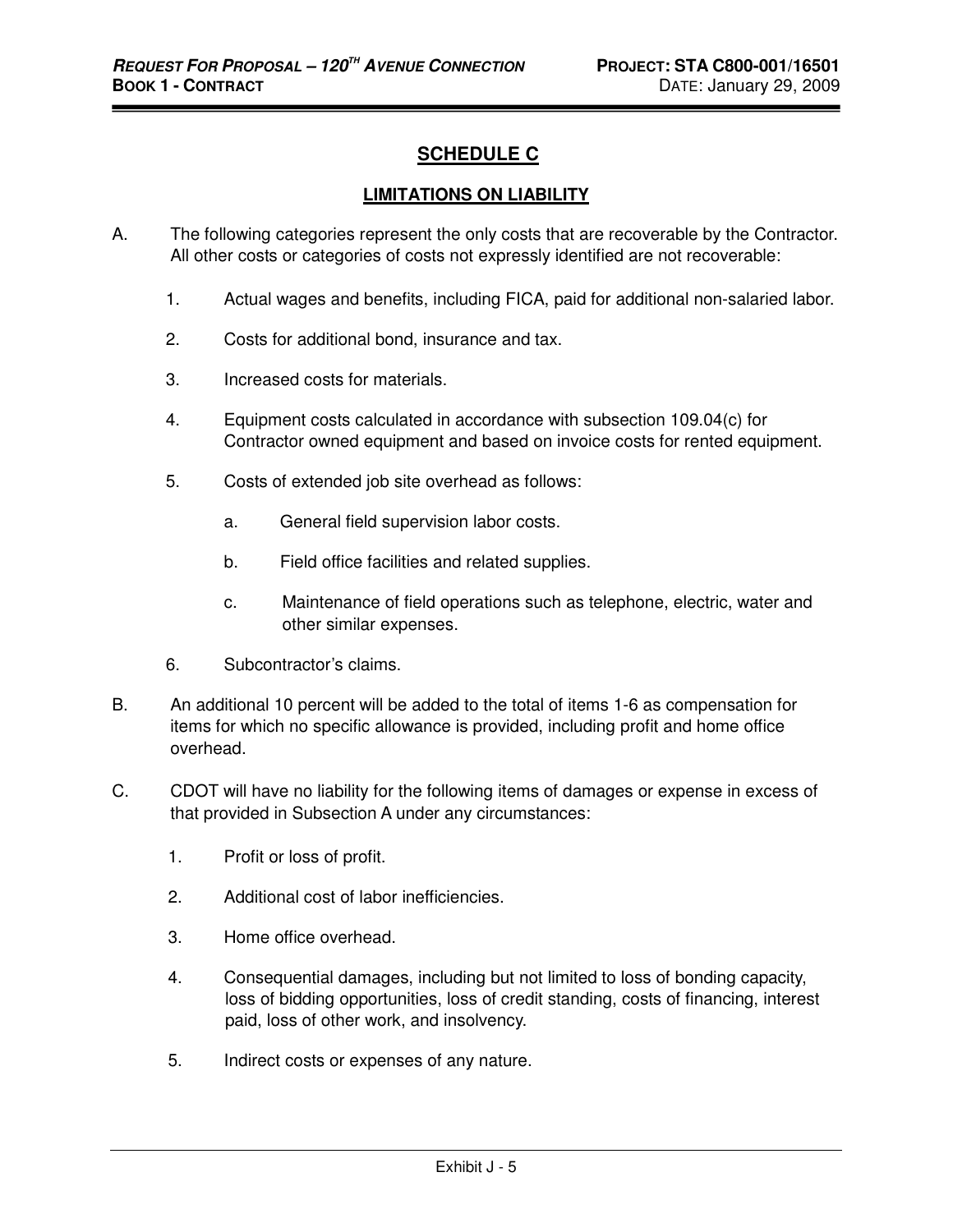- 6. Attorney fees, claim preparation fees, and expert fees, including, but not limited to, those incurred in the course of project performance or in preparing/pursing requests for equitable adjustments.
- 7. Acceleration costs and expenses, except where CDOT has expressly and specifically directed the Contractor in writing "to accelerate at CDOT's expense."
- 8. Interest on any claimed amounts.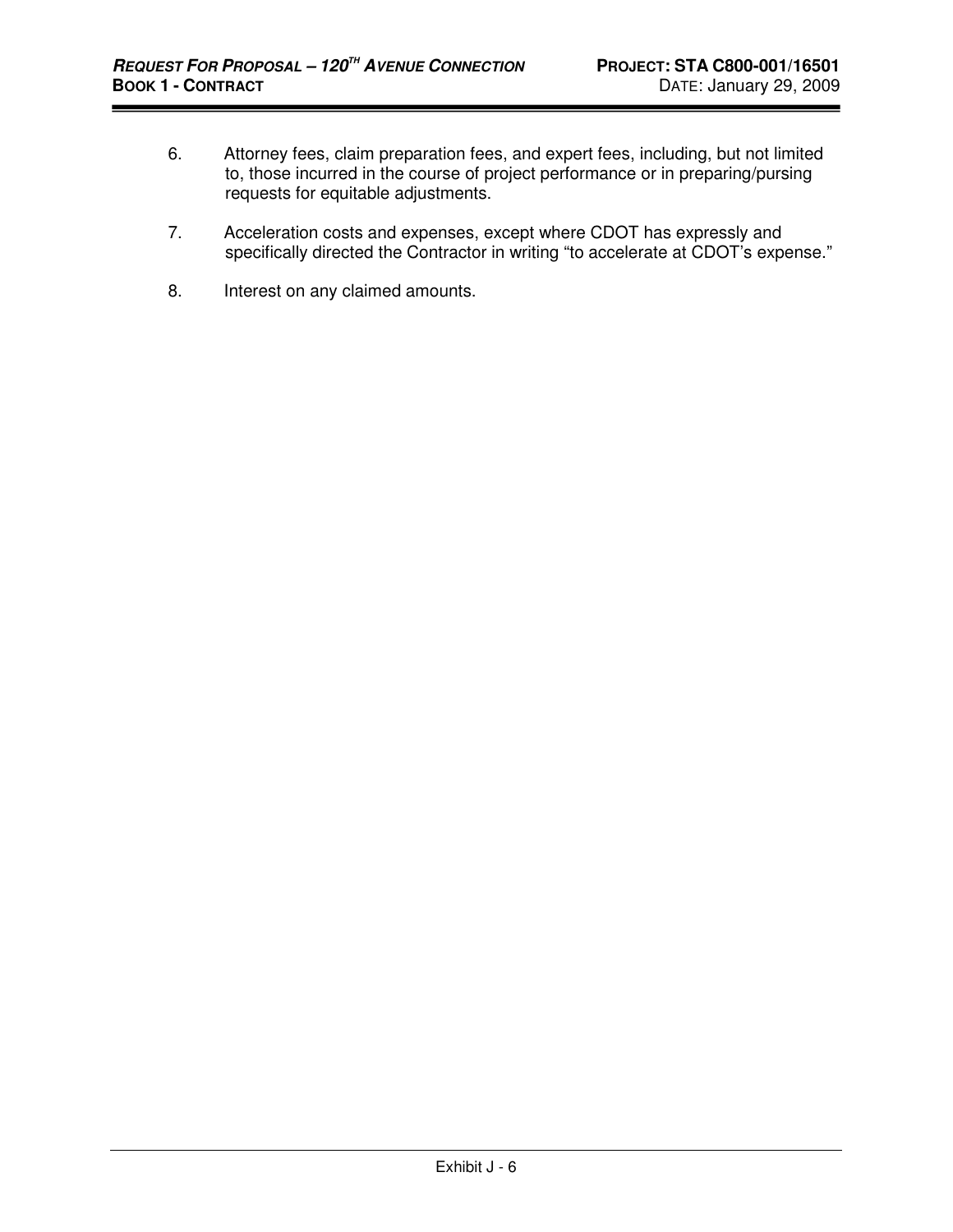# **SCHEDULE D**

#### **CONSTRUCTION INDUSTRY HEARING RULES OF THE AMERICAN HEARING ASSOCIATION AS MODIFIED FOR USE WITH CDOT SPECIFICATION SUBSECTION 105.21 AND THE COLORADO ADMINISTRATIVE PROCEDURE ACT, C.R.S. § 24-4-101 ET SEQ.**

#### **R-1 Agreement of Parties**

The parties incorporate these rules as a part of their contract. These rules have been specifically modified to conform to the standards in C.R.S. § 24-4-105. Under these rules, mutually selected neutrals act as representatives of the Colorado Department of Transportation and have the authority provided by C.R.S. § 24-4-105, but shall remain independent from any officer, employee, or agent of CDOT engaged in the performance of investigatory or prosecuting function of the agency.

The parties' agree that they have reviewed these rules and that these rules meet the requirements of the Colorado Administrative Procedure Act.

#### **R-2 Administrator and Delegation of Duties**

The Colorado Department of Transportation has requested hearing services from an Independent Arbitration Organization (IAO). The authority and duties of the IAO are prescribed in the agreement of the parties and in these rules, and may be carried out through such of the IAO's representatives as it may direct.

#### **R-3 Selection of Neutrals**

Immediately after the Department requests hearing services, the IAO shall send simultaneously to each party to the dispute an identical list of names of available neutrals with construction expertise.

Each party to the dispute shall have ten days from the transmittal date in which to strike five names objected to, number the remaining names in order of preference, and return the list to the IAO. If a party does not return the list within tend days, all names shall be deemed acceptable.

If the parties fail to agree on any names, or if acceptable neutrals are unable to act, or if for any other reason the appointment cannot be made from the submitted lists, the IAO shall submit additional lists.

From among the names approved on both lists, and in accordance with the designated order of mutual preference, the IAO shall invite the acceptance of a neutral to serve. For claims under \$100,000, one neutral will serve. For claims over \$100,000, three neutrals will serve. Notice of the appointment of the neutral shall be sent to the neutral by the IAO, together with a copy of these rules, and the signed acceptance of the neutral shall be filed with the IAO prior to the opening of the first hearing.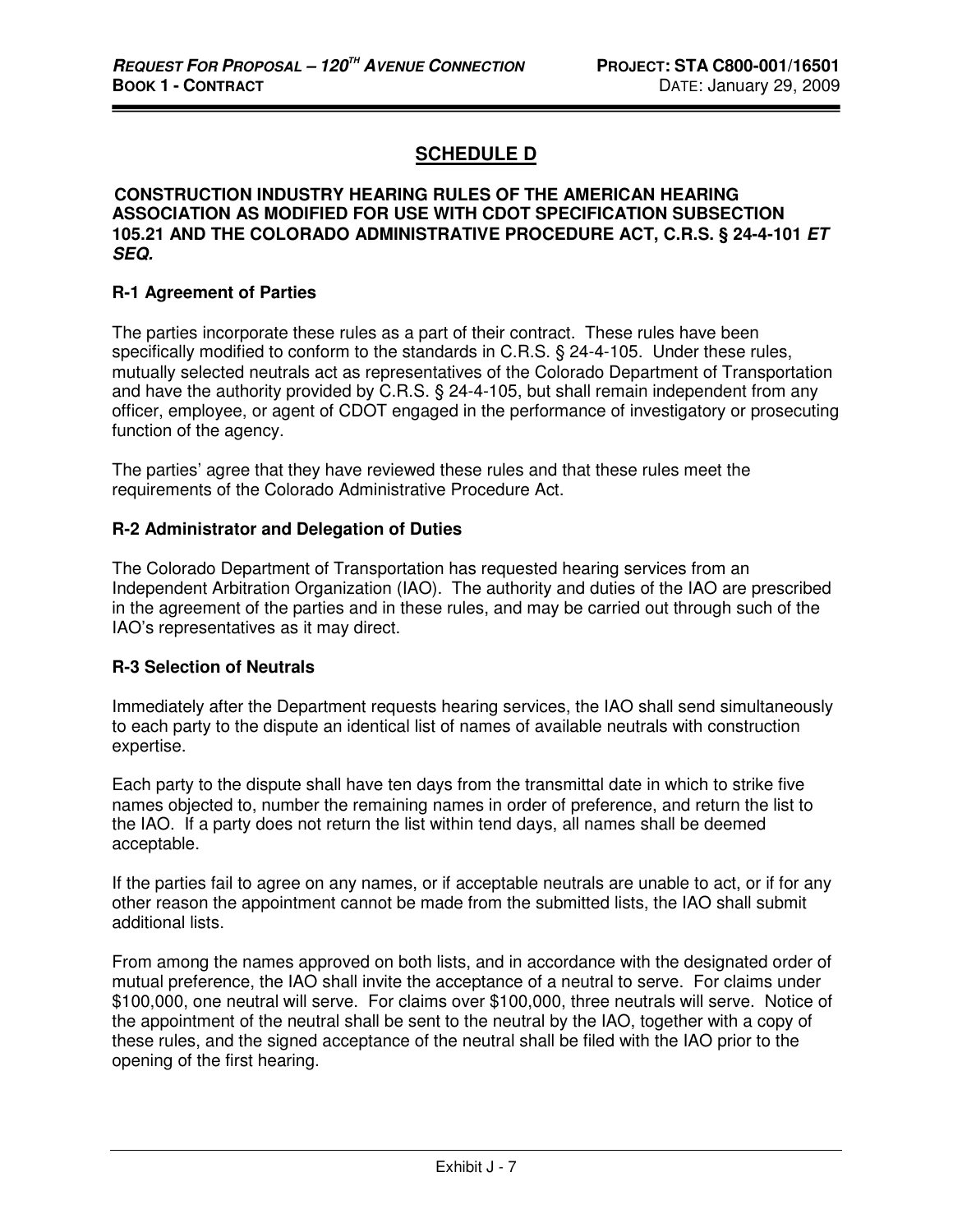Neutrals are advised that the parties have had the opportunity to mediate their dispute. Neutrals that are appointed according to this process are to preside over the parties' hearing and issue an initial decision, they are not to act as mediators over the parties' dispute.

#### **R-4 Disclosure and Challenge Procedure**

Any person appointed as an neutral shall disclose to the IAO any circumstance likely to affect impartiality, including any bias or any financial or personal interest in the result of the hearing or any past or present relationship with the parties or their representatives. Upon receipt of such information from the neutral or another source, the IAO shall communicate the information to the parties and, if it deems it appropriate to do so, to the neutral and others. Upon objection of a party to the continued service of an neutral, the neutral shall withdraw.

#### **R-5 Vacancies**

If for any reason an neutral is unable to perform the duties of the office, the IAO may, on proof satisfactory to it, declare the office vacant. Vacancies shall be filled in accordance with the applicable provisions of these rules.

In the event of a vacancy in a panel of neutrals after the hearings have commenced, the remaining neutral or neutrals may continue with the hearing, unless the parties agree otherwise.

#### **R-6 Preliminary Matters**

Administrative Conference - At the request of any party or at the discretion of the IAO, an administrative conference with the IAO and the parties and/or their representatives will be scheduled in appropriate cases to expedite the hearing proceedings.

Preliminary Hearing - At the request of any party or at the discretion of the neutral or the IAO, a preliminary hearing with the parties and/or their representatives and the neutral may be scheduled by the neutral to specify the issues to be resolved, to stipulate to uncontested facts, to establish a schedule for hearings, and to consider any other matters that will expedite the hearing proceedings.

#### **R-7 Exchange of Information**

Consistent with the expedited nature of hearing, the neutral may direct (i) the production of documents and other information, and (ii) the identification of any witnesses to be called. At least five business days prior to the hearing, the parties shall exchange copies of all exhibits they intend to submit at the hearing. The neutral is authorized to resolve any disputes concerning the exchange of information.

#### **R-8 Date, Time, and Place of Hearing**

The neutral shall set the date and time for each hearing with due regard for the convenience and necessity of the parties and their representatives. The hearing shall be in the City and County of Denver. The IAO shall send a written notice of hearing to the parties via first-class mail at least thirty days in advance of the hearing date. The notice shall provide the time, place, and nature of the hearing, recite that the hearing is being held pursuant to the parties' contract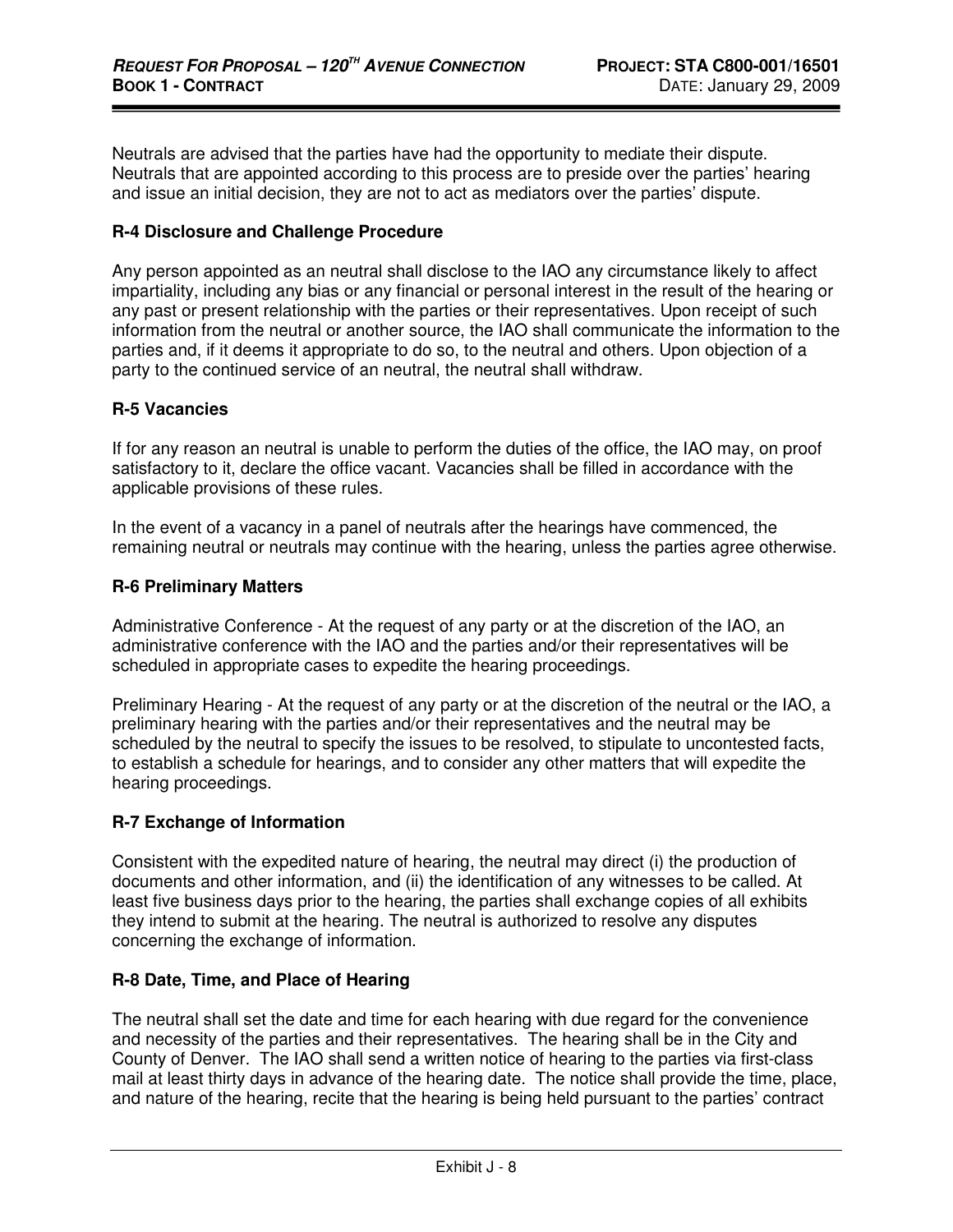and these rules, and further recite that the hearing is for the purpose of deciding the Contractor's claim.

The neutral for good cause shown may postpone any hearing upon the request of a party or upon the agreements of all parties, or upon the neutral's own initiative.

The parties may provide, by written agreement, for the waiver of oral hearings.

#### **R-9 Attendance at Hearings and Attorney Participation**

The neutral shall maintain the privacy of the hearings unless the law provides to the contrary. However, for Federal Aid projects, the FHWA will be invited to send an observer.

Any person having a direct interest in the hearing is entitled to attend hearings. The neutral shall otherwise have the power to require the exclusion of any witness, other than a party or other essential person, during the testimony of any other witness. It shall be discretionary with the neutral to determine the propriety of the attendance of any other person.

The parties and any person permitted or compelled to testify or to submit data or evidence shall be entitled to the benefit of legal counsel of his or her own choosing and at his or her own expense, but a person may appear on their own behalf. An attorney who is a witness may not act as counsel for the party calling the attorney as a witness.

Unless the law provides to the contrary, the hearing may proceed in the absence of any party or representative who, after due notice, fails to be present or fails to obtain a postponement. A recommendation shall not be made solely on the default of a party. The neutral shall require the party who is present to submit such evidence as the neutral may require for the making of a recommendation.

#### **R-10 Order of Proceedings and Communications with Neutral**

Before proceeding with the hearing, each neutral may take an oath of office and, if required by law, shall do so. The hearing shall be opened by the filing of the oath of the neutral.

In furtherance of the hearing, the neutral shall have the authority to: administer oaths and affirmations; sign and issue subpoenas; rule upon offers of proof and receive evidence; dispose of motions relating to the discovery and production of relevant documents and things for inspection, copying, or photographing; regulate the course of the hearing, set the time and place for continued hearings, and fix the time for the filing of briefs and other documents; direct the parties to appear and confer to consider the simplification of the issues, admissions of fact or of documents to avoid unnecessary proof, and limitation of the number of expert witnesses; issue appropriate orders which shall control the subsequent course of the proceedings; dispose of motions to dismiss for lack of agency jurisdiction over the subject matter or parties or for any other ground; dispose of motions to amend or to dismiss without prejudice applications and other pleadings; dispose of motions to intervene, procedural requests, or similar matters; reprimand or exclude from the hearing any person for any improper or indecorous conduct in his presence; award attorney fees for abuses of discovery procedures or as otherwise provided under the Colorado rules of civil procedure; and take any other action authorized by agency rule consistent with the Colorado Administrative Procedure Act or in accordance, to the extent practicable, with the procedure in the district courts.

There shall be no ex parte communication between the parties and a neutral and no ex parte material or representation of any kind offered without notice shall be received or considered by the neutral.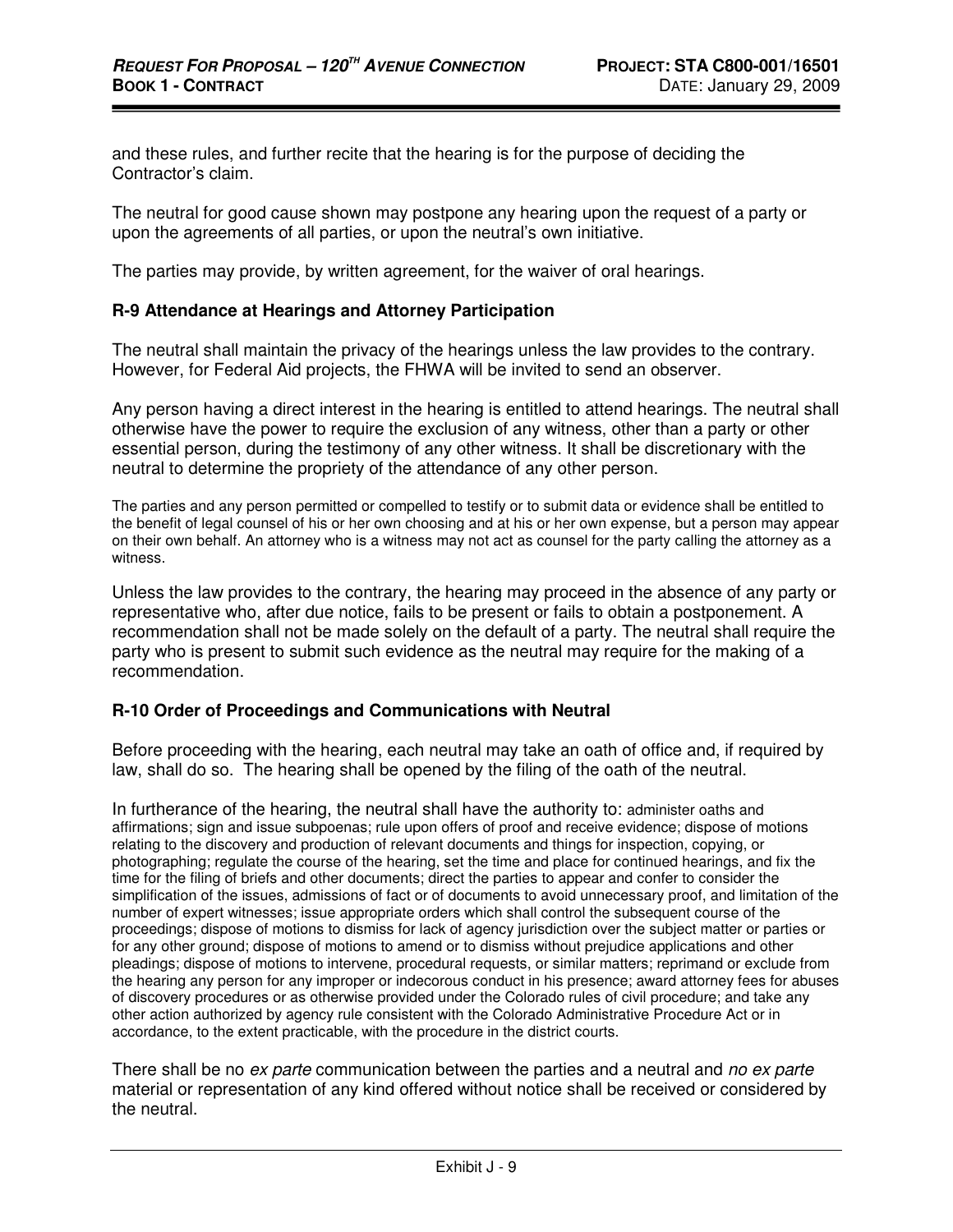#### **R-11 Evidence**

Except as otherwise provided by statute, the proponent of a claim or an affirmative defense shall have the burden of proof, which shall be by a preponderance of the evidence.

CDOT will provide one copy of the claim record for each neutral. The neutrals shall not consider an increase in the amount of the claim, or any new claims.

Every party to the proceeding shall have the right to present his case or defense by oral and documentary evidence, to submit rebuttal evidence, and to conduct such cross-examination as may be required for a full and true disclosure of the facts.

The rules of evidence and requirements of proof shall conform, to the extent practicable, with those in civil nonjury cases in the district courts. However, when necessary to do so in order to ascertain facts affecting the substantial rights of the parties to the proceeding, the neutral may receive and consider evidence not admissible under such rules if such evidence possesses probative value commonly accepted by reasonable and prudent men in the conduct of their affairs. But, hearsay shall not be the sole evidence relied on by the neutral in issuing the initial decision.

Documentary evidence may be received in the form of a copy or excerpt if the original is not readily available; but, upon request, the party shall be given an opportunity to compare the copy with the original.

Objections to evidentiary offers may be made and shall be noted in the record. The neutral shall give effect to the rules of privilege recognized by law. He may exclude incompetent and unduly repetitious evidence.

A neutral may utilize his experience, technical competence, and specialized knowledge in the evaluation of the evidence presented. The neutral may take notice of general, technical, or scientific facts within his knowledge, but only if the fact so noticed is specified in the record or is brought to the attention of the parties before final decision and every party is afforded an opportunity to controvert the fact so noticed.

Subject to these rights and requirements, where a hearing will be expedited and the interests of the parties will not be substantially prejudiced thereby, the neutral may receive all or part of the evidence in written form.

The contract between the parties provides for a complete and final claim package. Hearings demands, issues, nature or amount of relief south, shall not differ or be additional to that in the claim package. There may not be a revision of the issues, nature of relief sought, or increase in relief during or by way of any presentation of evidence during the hearing. No decision may be upon different issues or basis of relief or provide relief different in nature or greater in amount than contained in the claim package given under the contract. No new or different controversy or claim may be submitted in the hearing. There will be no amendments by implication.

#### **R-12 Inspection or Investigation**

An neutral finding it necessary to make an inspection or investigation in connection with the hearing shall advise the parties by notice transmitted at the hearing or through the IAO of the date and time. Any party who so desires may be present at such an inspection or investigation.

The Department shall have the hearing recorded by a reporter. Any party, upon payment of a reasonable charge therefore, shall be entitled to procure a copy of the transcript of the hearing or any part thereof. Any person permitted or compelled to testify or to submit data or evidence shall, upon payment of a reasonable charge therefore, be entitled to procure a copy of the transcript of such person's testimony if it is recorded. If the Department acquires a copy of the transcription of the proceedings, its copy shall be made available to any party at reasonable times for inspection and study.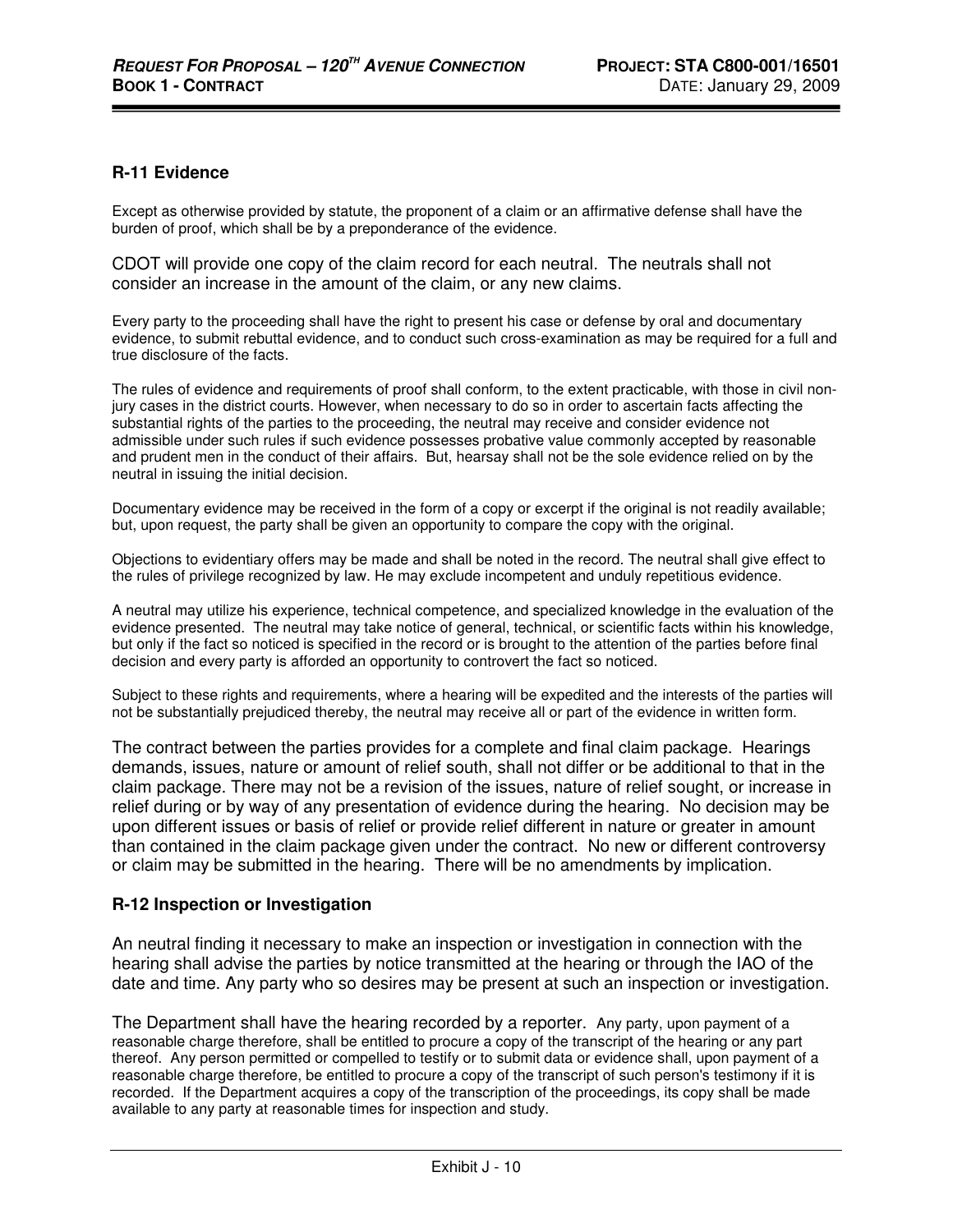### **R-13 Closing of Hearing**

When satisfied that the presentation of the parties is complete, the neutral shall declare the hearing closed. All pleadings, applications, evidence, exhibits, and other papers presented or considered, matters officially noticed, rulings upon exceptions, any findings of fact and conclusions of law proposed by any party, and any written brief filed in the hearing, before or after the hearing, shall become a part of the claim record.

#### **R-14 Initial Decision**

The initial decision shall be made promptly by the neutral and, unless otherwise agreed by the parties or specified by law, no later than ten (10) days from the date of closing the hearing, or, if oral hearings have been waived, from the date of the IAO's transmittal of the final statements and proofs to the neutral.

The neutral's initial decision shall include: (1) a summary of the issues and factual evidence presented by both parties concerning the claim; (2) detailed findings of fact and conclusions of law, including contractual bases supporting the recommendations made; (3) an initial decision concerning the validity of the claim; and (4) an initial decision concerning the value of the claim as to cost and time impacts if the claim is determined to be valid, including detailed supporting calculations.

The parties shall accept as legal delivery of the initial decision the placing of the initial decision or a true copy thereof in the mail addressed to a party or its representative at the last address provided to the Department, personal service, or filing of the initial decision in any other manner that is permitted by law.

The initial decision shall become a part of the claim record.

#### **R-15 Release of Documents for Judicial Proceedings**

The IAO shall, upon written request of a party, furnish to the party, at its expense, certified copies of any papers in the IAO's possession that may be required in judicial proceedings related to the hearing.

#### **R-16 Applications to Court and Exclusion of Liability**

(a) No judicial proceeding by a party relating to the subject matter of the hearing shall be deemed a waiver of the party's right to arbitrate.

(b) Neither the IAO nor any neutral in a proceeding under these rules is a necessary party in judicial proceedings relating to the hearing.

(c) Neither the IAO nor any neutral shall be liable to any party for any act or omission in connection with any hearing conducted under these rules.

#### **R-17 Interpretation and Application of Rules**